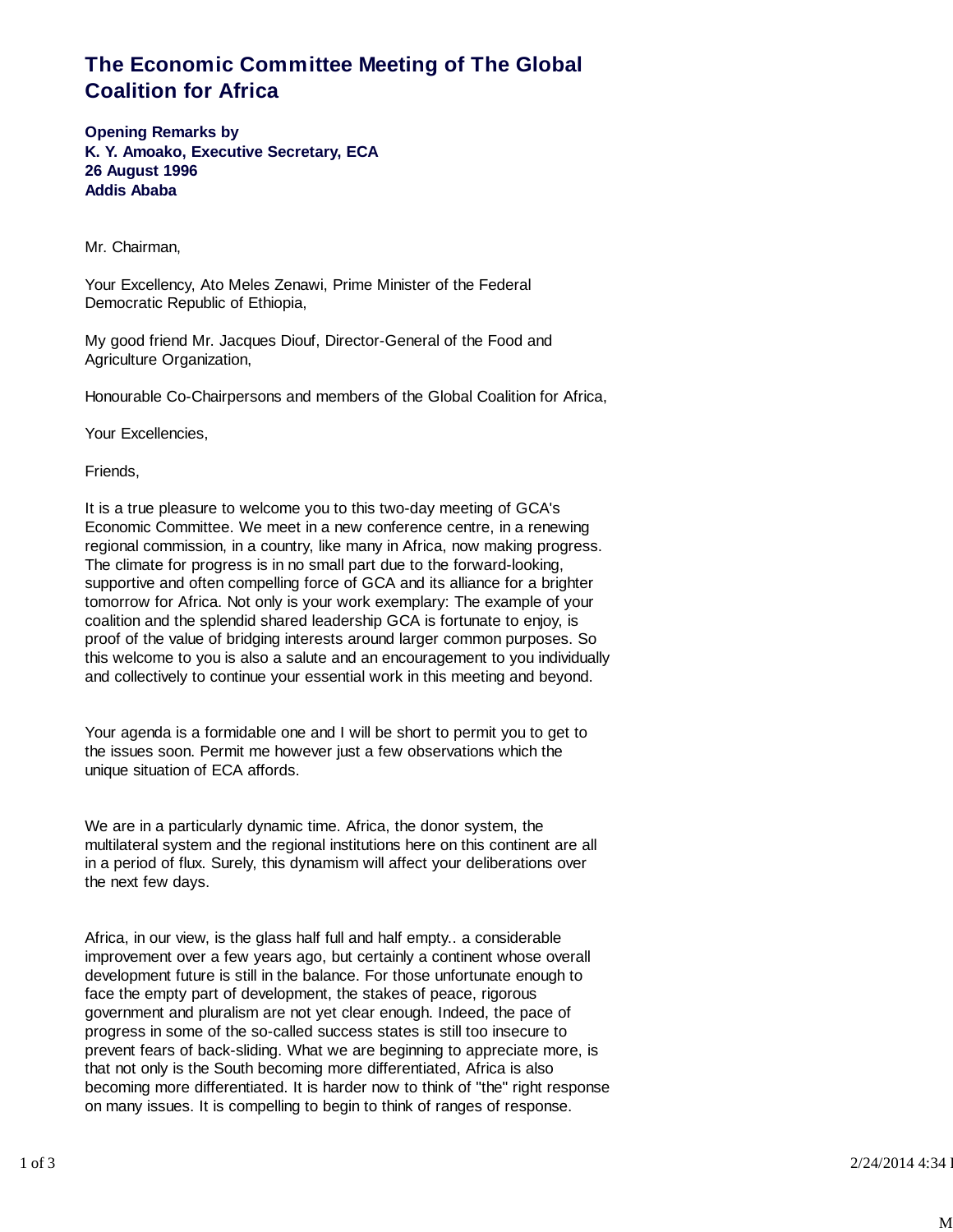In the long run, it is through broadly based growth, better access to jobs and social services, and through empowerment and participation in the decisions that affect their lives that the majority of our people can emerge from poverty. Clearly, both adjustment and growth are needed, but Africa needs to ensure that efforts at growth succeed, particularly in the social sectors and on those socio-economic issues involving women. We could well be entering a very exciting era ahead on the socially inspired issues. There is a momentum for these issues growing with the help of local constituencies often found working for progress in health, education, WID and NGO-led development. We would do well to reinforce these constituencies. But we clearly are lacking the constituency for food security and population. For these survival issues, the sell must somehow reach the political level more profoundly.

The donor system also is in a dynamic time. Development assistance has a positive learning curve. Donors are more discerning about their programmes, design with more care and are now more focused on the core problems of development. Collectively, donors for the first time, at least on paper, have agreed at the DAC on what they can and should achieve together. The DAC paper "Sharpening the 21<sup>st</sup> Century: The Contribution of Development Cooperation" (OECD/DAC, May 1996) is a potential landmark, focussing on specific goals on human development, poverty and environmental issues of fundamental importance. Seeking collective coherence is also illustrated in the multilateral system with the launching of the UN System-wide Special Initiative on Africa.

Despite these bright signs, donors are backing off. The prospects are that through the end of the century, we will see a continuing soft landing in aid levels. The aid record in Africa has seen stellar achievements, and less lofty results, the latter reflecting not only mal-governance issues, but also problems in donor programmes. ECA is being urged to help Africa prepare for alternatives to aid. That is certainly a future issue. In the meantime, friends of donor-Africa partnership such as GCA and ECA, must cope with new realities and must see that issues of coordination and improved performance are more solidly built into the recommendations we give on issues like those in your excellent agenda.

Likewise, the multilateral system is in flux. The actions of a few key donors have seen to that. But even in their absence, there are challenges to the multilateral system which deserve attention. We, in Africa are intrigued with WTO. Its leaders would agree that WTO has not yet had time to prove its worth to the continent. To some, it is also clear that more than the Uruguay Round will need to be deployed to address Africa's trade challenges. We are encouraged by the leadership of the World Bank and IMF on debt reform, but we recognize that leaders of these institutions are a bit ahead of some of their key finance ministers. Meanwhile, UN development efforts, which are just getting started on the path of real coordination, also must fend off attacks which are sometimes delivered with puzzling ferocity.

I suspect that GCA is faced with a more complex task as it reviews the donor field in general and the multilateral field in particular. Not only will GCA be in a position to continue to make the case for Africa, but it must now do so in a way which also justifies the full engagement of the donor field and the multilateral system, and will make the cost to corrupt leadership in Africa